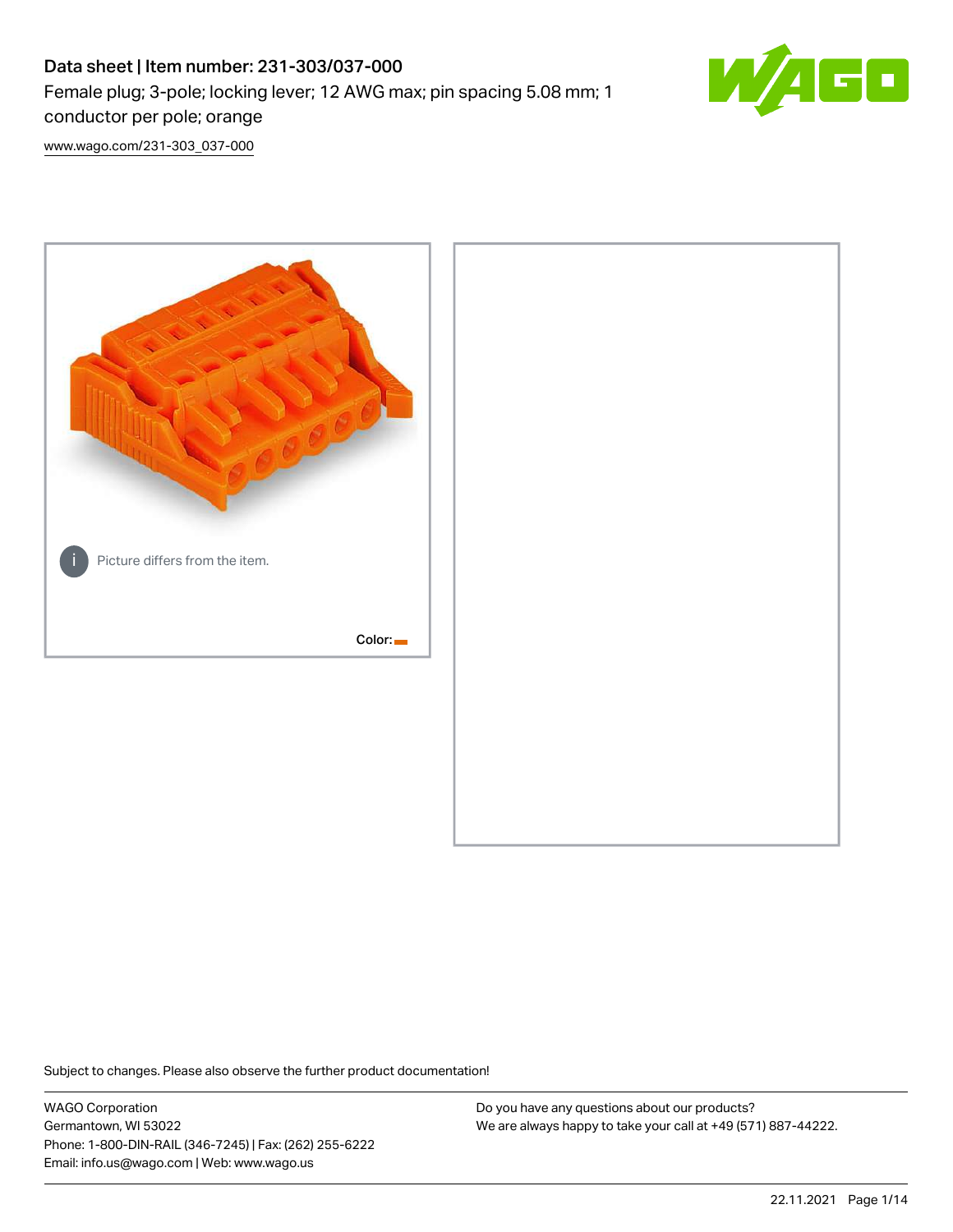

Dimensions in mm

L = pole no. x pin spacing

2- to 3-pole female connectors – one latch only

#### Item description

- **Universal connection for all conductor types**
- Easy cable pre-assembly and on-unit wiring via vertical and horizontal CAGE CLAMP<sup>®</sup> actuation  $\blacksquare$
- $\blacksquare$ Integrated test ports
- $\blacksquare$ With coding fingers

Subject to changes. Please also observe the further product documentation! Data

WAGO Corporation Germantown, WI 53022 Phone: 1-800-DIN-RAIL (346-7245) | Fax: (262) 255-6222 Email: info.us@wago.com | Web: www.wago.us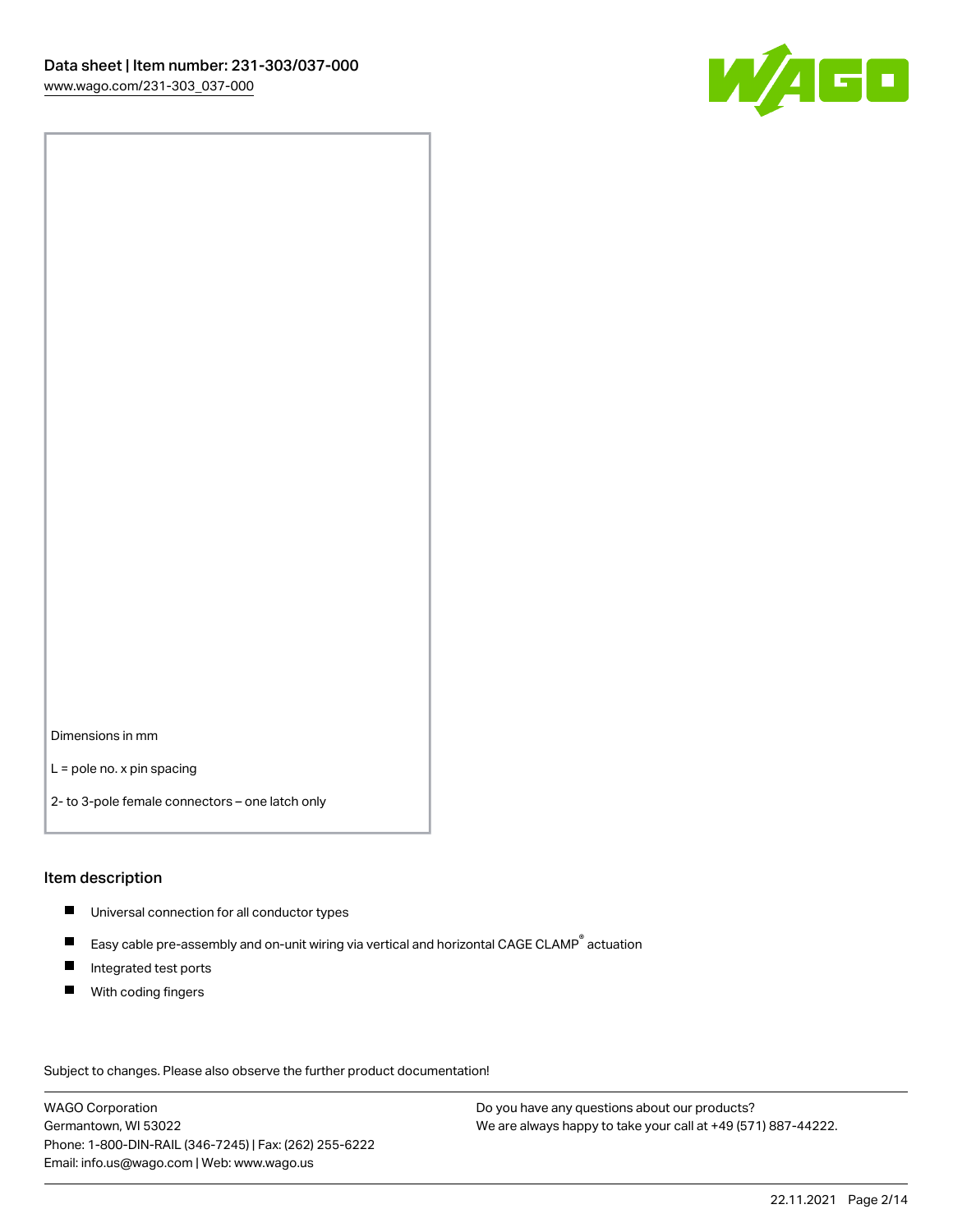

## Data Notes

| Safety information 1 | The MCS-MULTI CONNECTION SYSTEM includes connectors<br>without breaking capacity in accordance with DIN EN 61984. When<br>used as intended, these connectors must not be connected<br>/disconnected when live or under load. The circuit design should<br>ensure header pins, which can be touched, are not live when<br>unmated. |
|----------------------|-----------------------------------------------------------------------------------------------------------------------------------------------------------------------------------------------------------------------------------------------------------------------------------------------------------------------------------|
| Variants:            | Gold-plated or partially gold-plated contact surfaces<br>Other versions (or variants) can be requested from WAGO Sales or<br>configured at https://configurator.wago.com/                                                                                                                                                         |

#### Electrical data

## IEC Approvals

| Ratings per                 | IEC/EN 60664-1                                                        |
|-----------------------------|-----------------------------------------------------------------------|
| Rated voltage (III / 3)     | 320 V                                                                 |
| Rated surge voltage (III/3) | 4 <sub>k</sub> V                                                      |
| Rated voltage (III/2)       | 320 V                                                                 |
| Rated surge voltage (III/2) | 4 <sub>k</sub> V                                                      |
| Nominal voltage (II/2)      | 630 V                                                                 |
| Rated surge voltage (II/2)  | 4 <sub>k</sub> V                                                      |
| Rated current               | 16 A                                                                  |
| Legend (ratings)            | $(III / 2)$ $\triangle$ Overvoltage category III / Pollution degree 2 |

#### UL Approvals

| Approvals per                  | UL 1059 |
|--------------------------------|---------|
| Rated voltage UL (Use Group B) | 300 V   |
| Rated current UL (Use Group B) | 15 A    |
| Rated voltage UL (Use Group D) | 300 V   |
| Rated current UL (Use Group D) | 10 A    |

# Ratings per UL

| Rated voltage UL 1977 | 600 V         |
|-----------------------|---------------|
| Rated current UL 1977 | $\sim$ $\sim$ |

## CSA Approvals

Approvals per CSA

Subject to changes. Please also observe the further product documentation!

| <b>WAGO Corporation</b>                                | Do you have any questions about our products?                 |
|--------------------------------------------------------|---------------------------------------------------------------|
| Germantown, WI 53022                                   | We are always happy to take your call at +49 (571) 887-44222. |
| Phone: 1-800-DIN-RAIL (346-7245)   Fax: (262) 255-6222 |                                                               |
| Email: info.us@wago.com   Web: www.wago.us             |                                                               |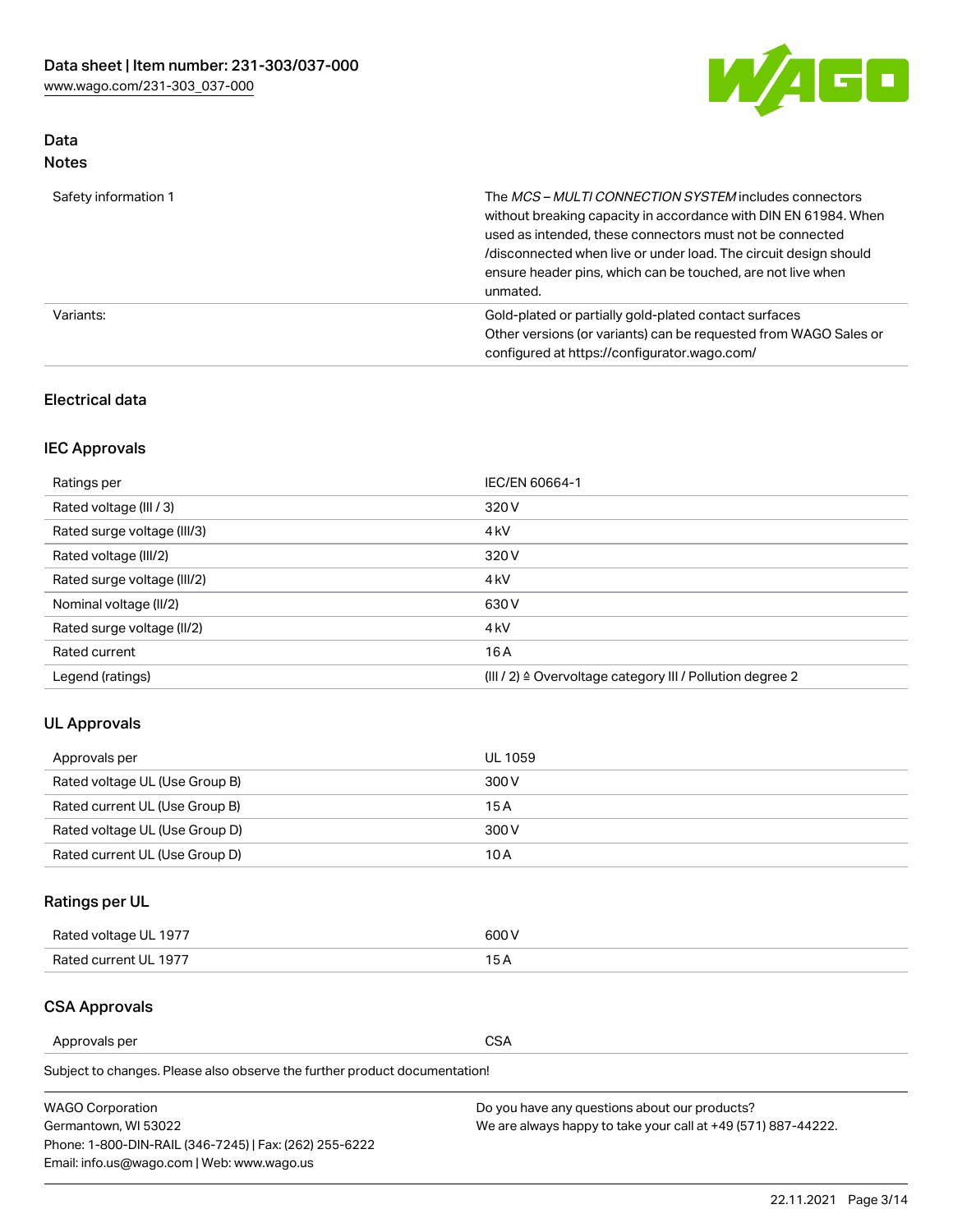[www.wago.com/231-303\\_037-000](http://www.wago.com/231-303_037-000)



| Rated voltage CSA (Use Group B) | 300 V |
|---------------------------------|-------|
| Rated current CSA (Use Group B) | 15 A  |
| Rated voltage CSA (Use Group D) | 300 V |
| Rated current CSA (Use Group D) | 10 A  |

#### Connection data

| Total number of connection points |  |
|-----------------------------------|--|
| Total number of potentials        |  |
| Number of connection types        |  |
| Number of levels                  |  |

#### Connection 1

| Connection technology                             | CAGE CLAMP <sup>®</sup>                 |
|---------------------------------------------------|-----------------------------------------|
| Actuation type                                    | Operating tool                          |
| Solid conductor                                   | $0.082.5$ mm <sup>2</sup> / 28  12 AWG  |
| Fine-stranded conductor                           | $0.08$ 2.5 mm <sup>2</sup> / 28  12 AWG |
| Fine-stranded conductor; with insulated ferrule   | $0.251.5$ mm <sup>2</sup>               |
| Fine-stranded conductor; with uninsulated ferrule | $0.252.5$ mm <sup>2</sup>               |
| Strip length                                      | $89$ mm $/$ 0.31  0.35 inch             |
| Number of poles                                   | 3                                       |
| Conductor entry direction to mating direction     | 0°                                      |

# Physical data

| Pin spacing | 5.08 mm / 0.2 inch    |
|-------------|-----------------------|
| Width       | 31.84 mm / 1.254 inch |
| Height      | 14.3 mm / 0.563 inch  |
| Depth       | 29.6 mm / 1.165 inch  |

#### Plug-in connection

| Contact type (pluggable connector) | Female connector/socket |
|------------------------------------|-------------------------|
| Connector (connection type)        | for conductor           |
| Mismating protection               | No                      |
| Locking of plug-in connection      | locking lever           |

#### Material data

Color contracts and contracts of the contracts of the contracts of the contracts of the contracts of the contracts of the contracts of the contracts of the contracts of the contracts of the contracts of the contracts of th

Subject to changes. Please also observe the further product documentation! Material group I

| <b>WAGO Corporation</b>                                | Do you have any questions about our products?                 |
|--------------------------------------------------------|---------------------------------------------------------------|
| Germantown, WI 53022                                   | We are always happy to take your call at +49 (571) 887-44222. |
| Phone: 1-800-DIN-RAIL (346-7245)   Fax: (262) 255-6222 |                                                               |
| Email: info.us@wago.com   Web: www.wago.us             |                                                               |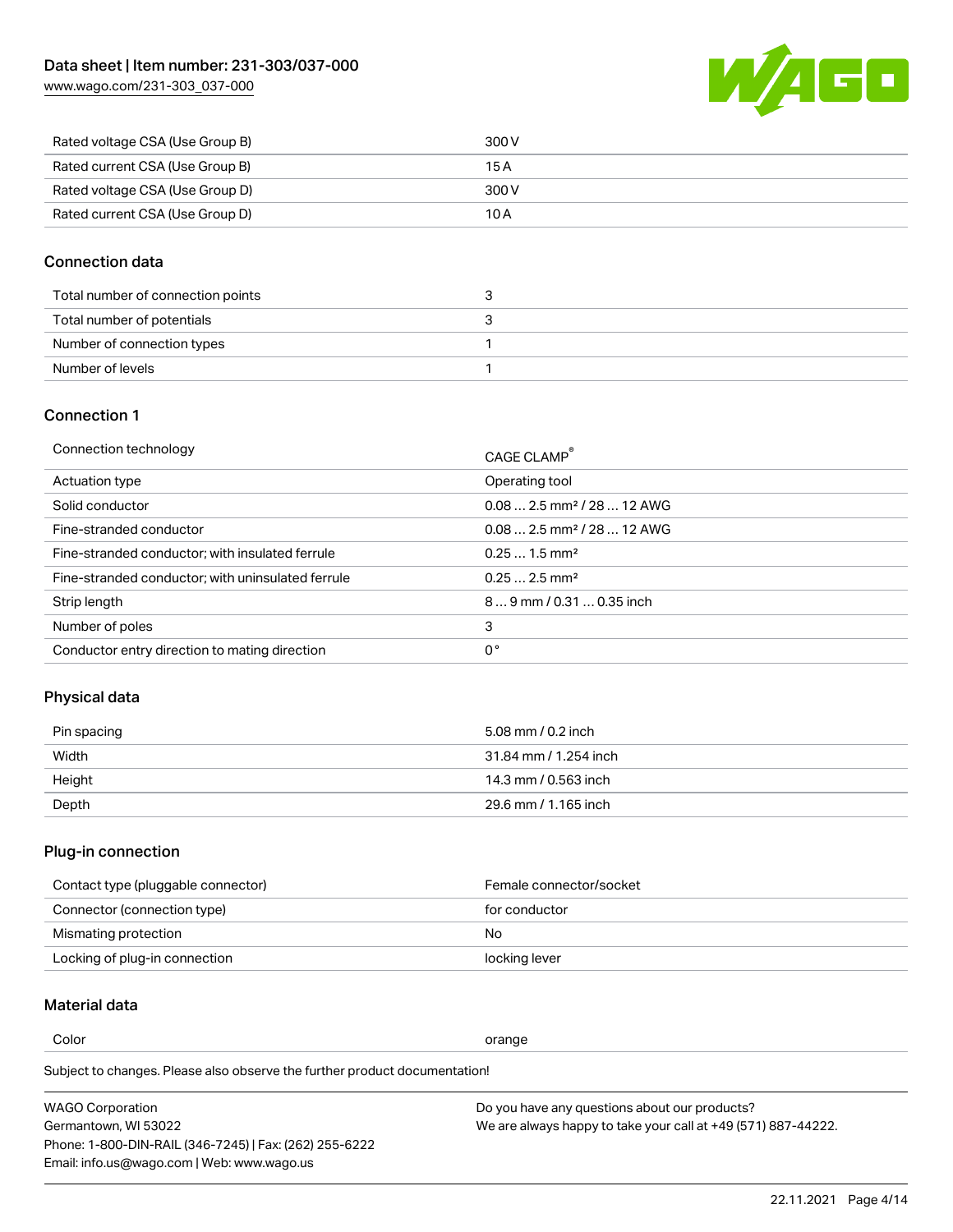[www.wago.com/231-303\\_037-000](http://www.wago.com/231-303_037-000)



| Material group              |                                   |
|-----------------------------|-----------------------------------|
| Insulation material         | Polyamide (PA66)                  |
| Flammability class per UL94 | V <sub>0</sub>                    |
| Clamping spring material    | Chrome nickel spring steel (CrNi) |
| Contact material            | Copper alloy                      |
| Contact plating             | tin-plated                        |
| Fire load                   | $0.126$ MJ                        |
| Weight                      | 7.1 g                             |
|                             |                                   |

# Environmental requirements

| Limit temperature range<br>. | . +85 °Ր<br>co<br>-ou |  |
|------------------------------|-----------------------|--|
|------------------------------|-----------------------|--|

#### Commercial data

| Product Group         | 3 (Multi Conn. System) |
|-----------------------|------------------------|
| PU (SPU)              | 50 Stück               |
| Packaging type        | box                    |
| Country of origin     | <b>DE</b>              |
| <b>GTIN</b>           | 4044918345453          |
| Customs tariff number | 8536694040             |

# Approvals / Certificates

#### Country specific Approvals

| Logo                  | Approval                                                                   | <b>Additional Approval Text</b> | Certificate<br>name |
|-----------------------|----------------------------------------------------------------------------|---------------------------------|---------------------|
|                       | CВ<br>DEKRA Certification B.V.                                             | IEC 61984                       | NL-39756            |
|                       | <b>CSA</b><br><b>DEKRA Certification B.V.</b>                              | C22.2                           | 1466354             |
| EMA                   | <b>KEMA/KEUR</b><br>DEKRA Certification B.V.                               | EN 61984                        | 2190761.01          |
| <b>Ship Approvals</b> |                                                                            |                                 |                     |
| Logo                  | Approval                                                                   | <b>Additional Approval Text</b> | Certificate<br>name |
|                       | <b>ABS</b>                                                                 |                                 | $19 -$              |
|                       | Subject to changes. Please also observe the further product documentation! |                                 |                     |

| WAGO Corporation                                       | Do you have any questions about our products?                 |
|--------------------------------------------------------|---------------------------------------------------------------|
| Germantown, WI 53022                                   | We are always happy to take your call at +49 (571) 887-44222. |
| Phone: 1-800-DIN-RAIL (346-7245)   Fax: (262) 255-6222 |                                                               |
| Email: info.us@wago.com   Web: www.wago.us             |                                                               |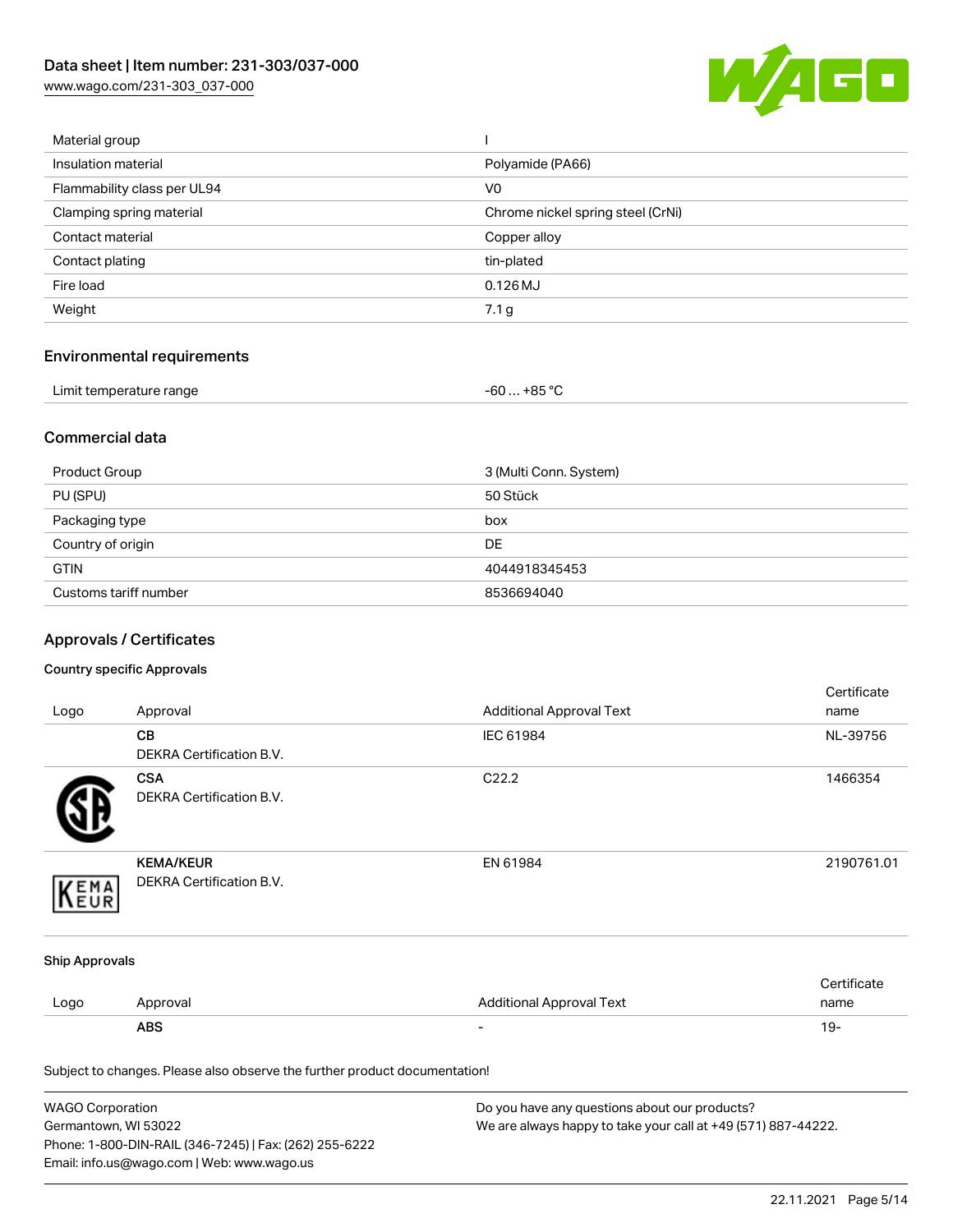

Germantown, WI 53022

Phone: 1-800-DIN-RAIL (346-7245) | Fax: (262) 255-6222

Email: info.us@wago.com | Web: www.wago.us

American Bureau of Shipping **HG1869876-** American Bureau of Shipping **HG1869876-**



PDA

| <b>UL-Approvals</b>                                       |                                                                                                                            |                                 |                              |  |
|-----------------------------------------------------------|----------------------------------------------------------------------------------------------------------------------------|---------------------------------|------------------------------|--|
|                                                           |                                                                                                                            |                                 | Certificate                  |  |
| Logo                                                      | Approval                                                                                                                   | <b>Additional Approval Text</b> | name                         |  |
|                                                           | UL<br>UL International Germany GmbH                                                                                        | <b>UL 1977</b>                  | E45171                       |  |
|                                                           | <b>UR</b><br>Underwriters Laboratories Inc.                                                                                | <b>UL 1059</b>                  | E45172                       |  |
| Counterpart                                               |                                                                                                                            |                                 |                              |  |
|                                                           | Item no.231-633<br>Male connector; 3-pole; Pin spacing 5.08 mm; orange                                                     |                                 | www.wago.com/231-633         |  |
|                                                           | Item no.231-333/001-000<br>Male header; 3-pole; THT; 1.0 x 1.0 mm solder pin; straight; pin spacing 5.08 mm; orange        |                                 | www.wago.com/231-333/001-000 |  |
|                                                           | Item no.231-533/001-000<br>Male header; 3-pole; THT; 1.0 x 1.0 mm solder pin; angled; pin spacing 5.08 mm; orange          |                                 | www.wago.com/231-533/001-000 |  |
| <b>Optional accessories</b><br><b>Testing accessories</b> |                                                                                                                            |                                 |                              |  |
| Testing accessories                                       |                                                                                                                            |                                 |                              |  |
|                                                           | Item no.: 210-136<br>Test plug; 2 mm Ø; with 500 mm cable                                                                  |                                 | www.wago.com/210-136         |  |
|                                                           | Item no.: 231-661<br>Test plugs for female connectors; for 5 mm and 5.08 mm pin spacing; 2,50 mm <sup>2</sup> ; light gray |                                 | www.wago.com/231-661         |  |
| Ferrules                                                  |                                                                                                                            |                                 |                              |  |
| Ferrule                                                   |                                                                                                                            |                                 |                              |  |
|                                                           | Item no.: 216-101                                                                                                          |                                 |                              |  |
|                                                           | Subject to changes. Please also observe the further product documentation!                                                 |                                 |                              |  |
| <b>WAGO Corporation</b>                                   | Do you have any questions about our products?                                                                              |                                 |                              |  |

22.11.2021 Page 6/14

We are always happy to take your call at +49 (571) 887-44222.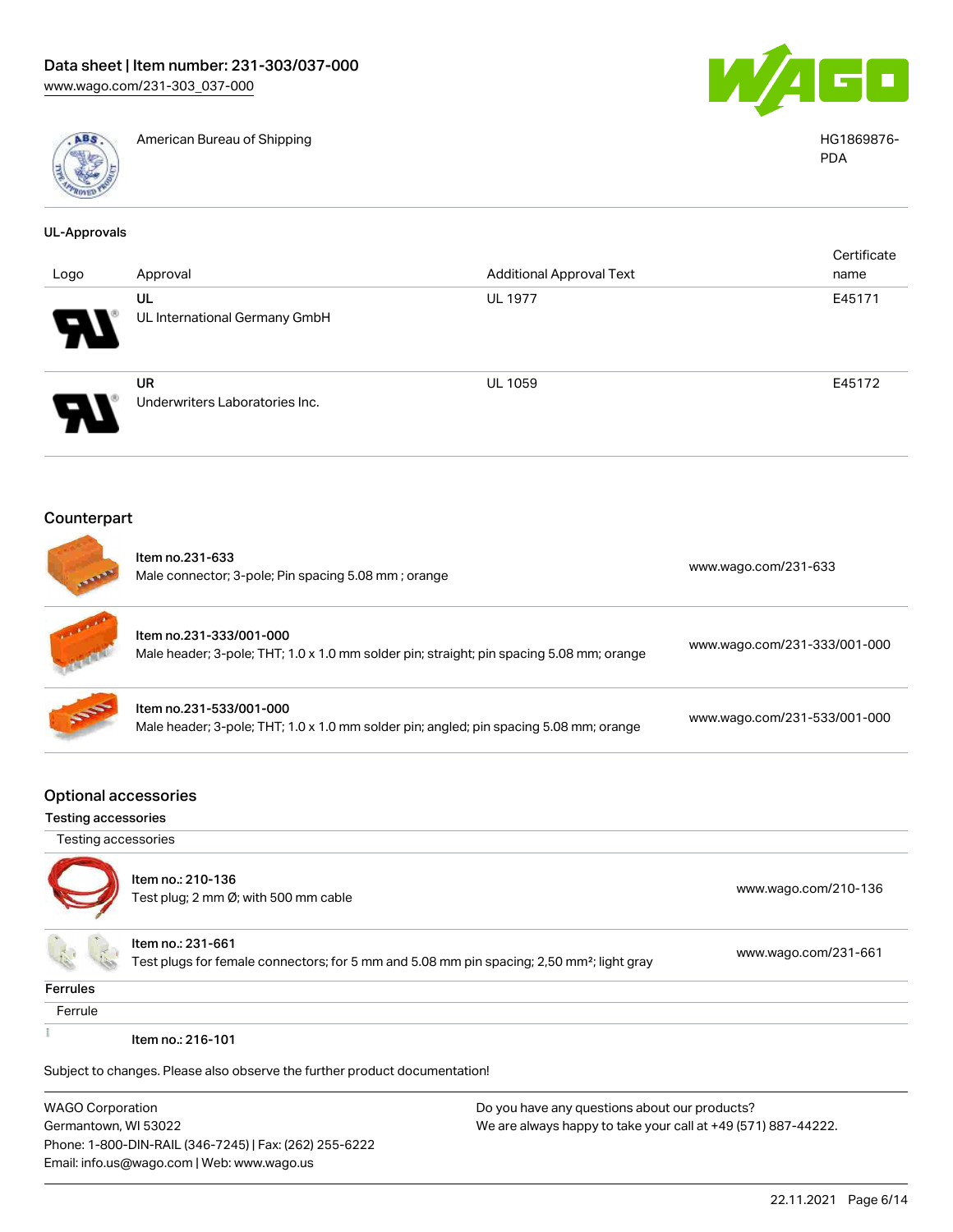

|    | Ferrule; Sleeve for 0.5 mm <sup>2</sup> / AWG 22; uninsulated; electro-tin plated; silver-colored                                                                                  | www.wago.com/216-101 |
|----|------------------------------------------------------------------------------------------------------------------------------------------------------------------------------------|----------------------|
|    | Item no.: 216-104<br>Ferrule; Sleeve for 1.5 mm <sup>2</sup> / AWG 16; uninsulated; electro-tin plated; silver-colored                                                             | www.wago.com/216-104 |
|    | Item no.: 216-106<br>Ferrule; Sleeve for 2.5 mm <sup>2</sup> / AWG 14; uninsulated; electro-tin plated; silver-colored                                                             | www.wago.com/216-106 |
|    | Item no.: 216-102<br>Ferrule; Sleeve for 0.75 mm <sup>2</sup> / AWG 20; uninsulated; electro-tin plated; silver-colored                                                            | www.wago.com/216-102 |
|    | Item no.: 216-103<br>Ferrule; Sleeve for 1 mm <sup>2</sup> / AWG 18; uninsulated; electro-tin plated                                                                               | www.wago.com/216-103 |
|    | Item no.: 216-123<br>Ferrule; Sleeve for 1 mm <sup>2</sup> / AWG 18; uninsulated; electro-tin plated; silver-colored                                                               | www.wago.com/216-123 |
| ĵ. | Item no.: 216-122<br>Ferrule; Sleeve for 0.75 mm <sup>2</sup> / AWG 20; uninsulated; electro-tin plated; silver-colored                                                            | www.wago.com/216-122 |
|    | Item no.: 216-124<br>Ferrule; Sleeve for 1.5 mm <sup>2</sup> / AWG 16; uninsulated; electro-tin plated                                                                             | www.wago.com/216-124 |
|    | Item no.: 216-142<br>Ferrule; Sleeve for 0.75 mm <sup>2</sup> / 18 AWG; uninsulated; electro-tin plated; electrolytic copper; gastight<br>crimped; acc. to DIN 46228, Part 1/08.92 | www.wago.com/216-142 |
|    | Item no.: 216-132<br>Ferrule; Sleeve for 0.34 mm <sup>2</sup> / AWG 24; uninsulated; electro-tin plated                                                                            | www.wago.com/216-132 |
|    | Item no.: 216-121<br>Ferrule; Sleeve for 0.5 mm <sup>2</sup> / AWG 22; uninsulated; electro-tin plated; silver-colored                                                             | www.wago.com/216-121 |
|    | Item no.: 216-143<br>Ferrule; Sleeve for 1 mm <sup>2</sup> / AWG 18; uninsulated; electro-tin plated; electrolytic copper; gastight<br>crimped; acc. to DIN 46228, Part 1/08.92    | www.wago.com/216-143 |
| I. | Item no.: 216-131<br>Ferrule; Sleeve for 0.25 mm <sup>2</sup> / AWG 24; uninsulated; electro-tin plated; silver-colored                                                            | www.wago.com/216-131 |
|    | Item no.: 216-141<br>Ferrule; Sleeve for 0.5 mm <sup>2</sup> / 20 AWG; uninsulated; electro-tin plated; electrolytic copper; gastight<br>crimped; acc. to DIN 46228, Part 1/08.92  | www.wago.com/216-141 |
|    | Item no.: 216-152<br>Ferrule; Sleeve for 0.34 mm <sup>2</sup> / AWG 24; uninsulated; electro-tin plated                                                                            | www.wago.com/216-152 |
|    | Item no.: 216-203<br>Ferrule; Sleeve for 1 mm <sup>2</sup> / AWG 18; insulated; electro-tin plated; red                                                                            | www.wago.com/216-203 |
|    | Item no.: 216-202<br>Ferrule; Sleeve for 0.75 mm <sup>2</sup> / 18 AWG; insulated; electro-tin plated; gray                                                                        | www.wago.com/216-202 |
|    | Item no.: 216-151<br>Ferrule; Sleeve for 0.25 mm <sup>2</sup> / AWG 24; uninsulated; electro-tin plated                                                                            | www.wago.com/216-151 |

Subject to changes. Please also observe the further product documentation!

WAGO Corporation Germantown, WI 53022 Phone: 1-800-DIN-RAIL (346-7245) | Fax: (262) 255-6222 Email: info.us@wago.com | Web: www.wago.us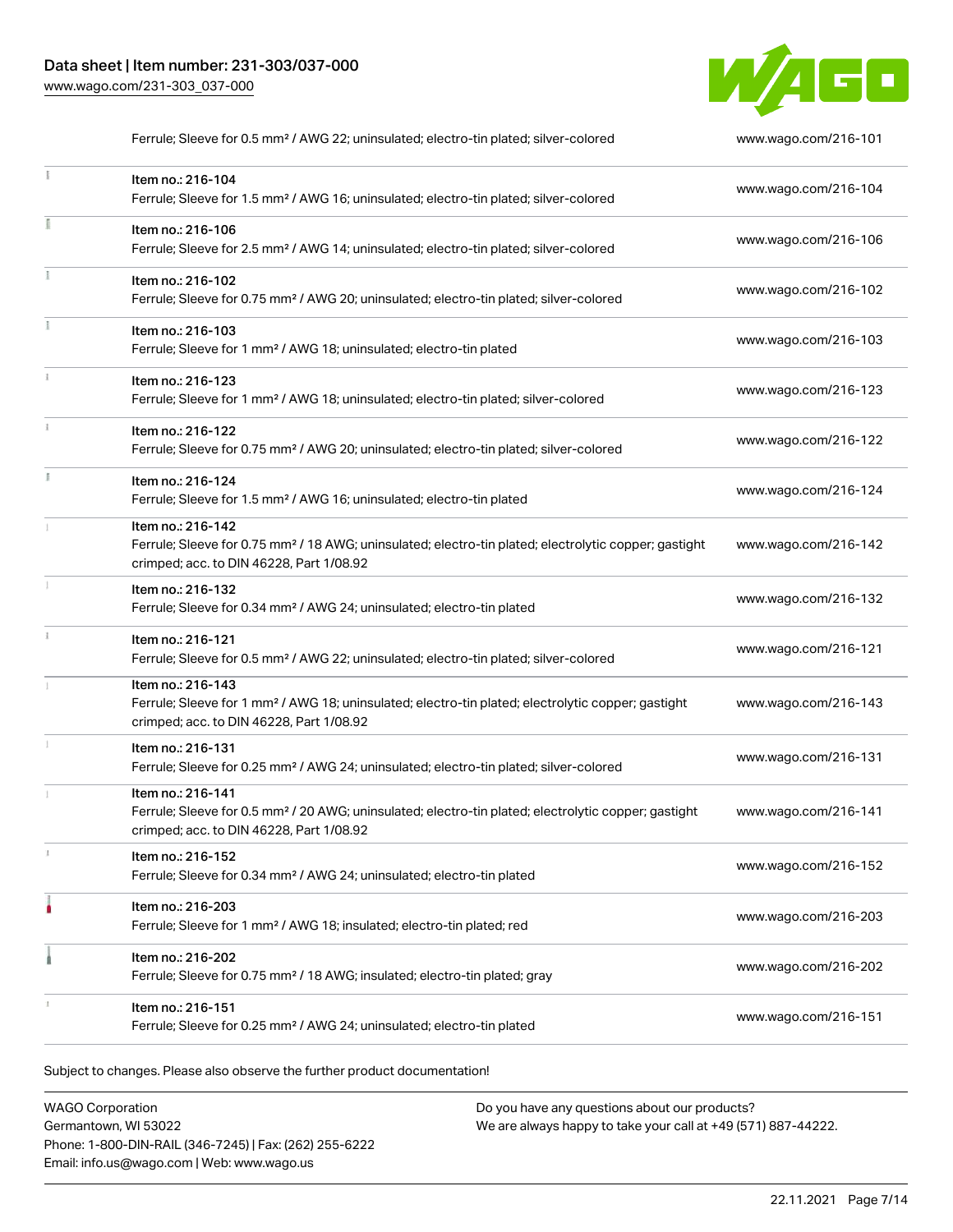## Data sheet | Item number: 231-303/037-000

[www.wago.com/231-303\\_037-000](http://www.wago.com/231-303_037-000)



|   | Item no.: 216-204<br>Ferrule; Sleeve for 1.5 mm <sup>2</sup> / AWG 16; insulated; electro-tin plated; black                                                                                             | www.wago.com/216-204 |
|---|---------------------------------------------------------------------------------------------------------------------------------------------------------------------------------------------------------|----------------------|
|   | Item no.: 216-144<br>Ferrule; Sleeve for 1.5 mm <sup>2</sup> / AWG 16; uninsulated; electro-tin plated; electrolytic copper; gastight<br>crimped; acc. to DIN 46228, Part 1/08.92; silver-colored       | www.wago.com/216-144 |
|   | Item no.: 216-201<br>Ferrule; Sleeve for 0.5 mm <sup>2</sup> / 20 AWG; insulated; electro-tin plated; white                                                                                             | www.wago.com/216-201 |
|   | Item no.: 216-223<br>Ferrule; Sleeve for 1 mm <sup>2</sup> / AWG 18; insulated; electro-tin plated; red                                                                                                 | www.wago.com/216-223 |
|   | Item no.: 216-241<br>Ferrule; Sleeve for 0.5 mm <sup>2</sup> / 20 AWG; insulated; electro-tin plated; electrolytic copper; gastight<br>crimped; acc. to DIN 46228, Part 4/09.90; white                  | www.wago.com/216-241 |
|   | Item no.: 216-242<br>Ferrule; Sleeve for 0.75 mm <sup>2</sup> / 18 AWG; insulated; electro-tin plated; electrolytic copper; gastight<br>crimped; acc. to DIN 46228, Part 4/09.90; gray                  | www.wago.com/216-242 |
|   | Item no.: 216-222<br>Ferrule; Sleeve for 0.75 mm <sup>2</sup> / 18 AWG; insulated; electro-tin plated; gray                                                                                             | www.wago.com/216-222 |
|   | Item no.: 216-221<br>Ferrule; Sleeve for 0.5 mm <sup>2</sup> / 20 AWG; insulated; electro-tin plated; white                                                                                             | www.wago.com/216-221 |
| Â | Item no.: 216-224<br>Ferrule; Sleeve for 1.5 mm <sup>2</sup> / AWG 16; insulated; electro-tin plated; black                                                                                             | www.wago.com/216-224 |
|   | Item no.: 216-243<br>Ferrule; Sleeve for 1 mm <sup>2</sup> / AWG 18; insulated; electro-tin plated; electrolytic copper; gastight crimped; www.wago.com/216-243<br>acc. to DIN 46228, Part 4/09.90; red |                      |
| Â | Item no.: 216-244<br>Ferrule; Sleeve for 1.5 mm <sup>2</sup> / AWG 16; insulated; electro-tin plated; electrolytic copper; gastight<br>crimped; acc. to DIN 46228, Part 4/09.90; black                  | www.wago.com/216-244 |
|   | Item no.: 216-263<br>Ferrule; Sleeve for 1 mm <sup>2</sup> / AWG 18; insulated; electro-tin plated; electrolytic copper; gastight crimped; www.wago.com/216-263<br>acc. to DIN 46228, Part 4/09.90; red |                      |
| ۸ | Item no.: 216-264<br>Ferrule; Sleeve for 1.5 mm <sup>2</sup> / AWG 16; insulated; electro-tin plated; electrolytic copper; gastight<br>crimped; acc. to DIN 46228, Part 4/09.90; black                  | www.wago.com/216-264 |
|   | Item no.: 216-284<br>Ferrule; Sleeve for 1.5 mm <sup>2</sup> / AWG 16; insulated; electro-tin plated; electrolytic copper; gastight<br>crimped; acc. to DIN 46228, Part 4/09.90; black                  | www.wago.com/216-284 |
|   | Item no.: 216-262<br>Ferrule; Sleeve for 0.75 mm <sup>2</sup> / 18 AWG; insulated; electro-tin plated; electrolytic copper; gastight<br>crimped; acc. to DIN 46228, Part 4/09.90; gray                  | www.wago.com/216-262 |
|   | Item no.: 216-301<br>Ferrule; Sleeve for 0.25 mm <sup>2</sup> / AWG 24; insulated; electro-tin plated; yellow                                                                                           | www.wago.com/216-301 |
|   | Item no.: 216-321<br>Ferrule; Sleeve for 0.25 mm <sup>2</sup> / AWG 24; insulated; electro-tin plated; yellow                                                                                           | www.wago.com/216-321 |
|   |                                                                                                                                                                                                         |                      |

Subject to changes. Please also observe the further product documentation!

WAGO Corporation Germantown, WI 53022 Phone: 1-800-DIN-RAIL (346-7245) | Fax: (262) 255-6222 Email: info.us@wago.com | Web: www.wago.us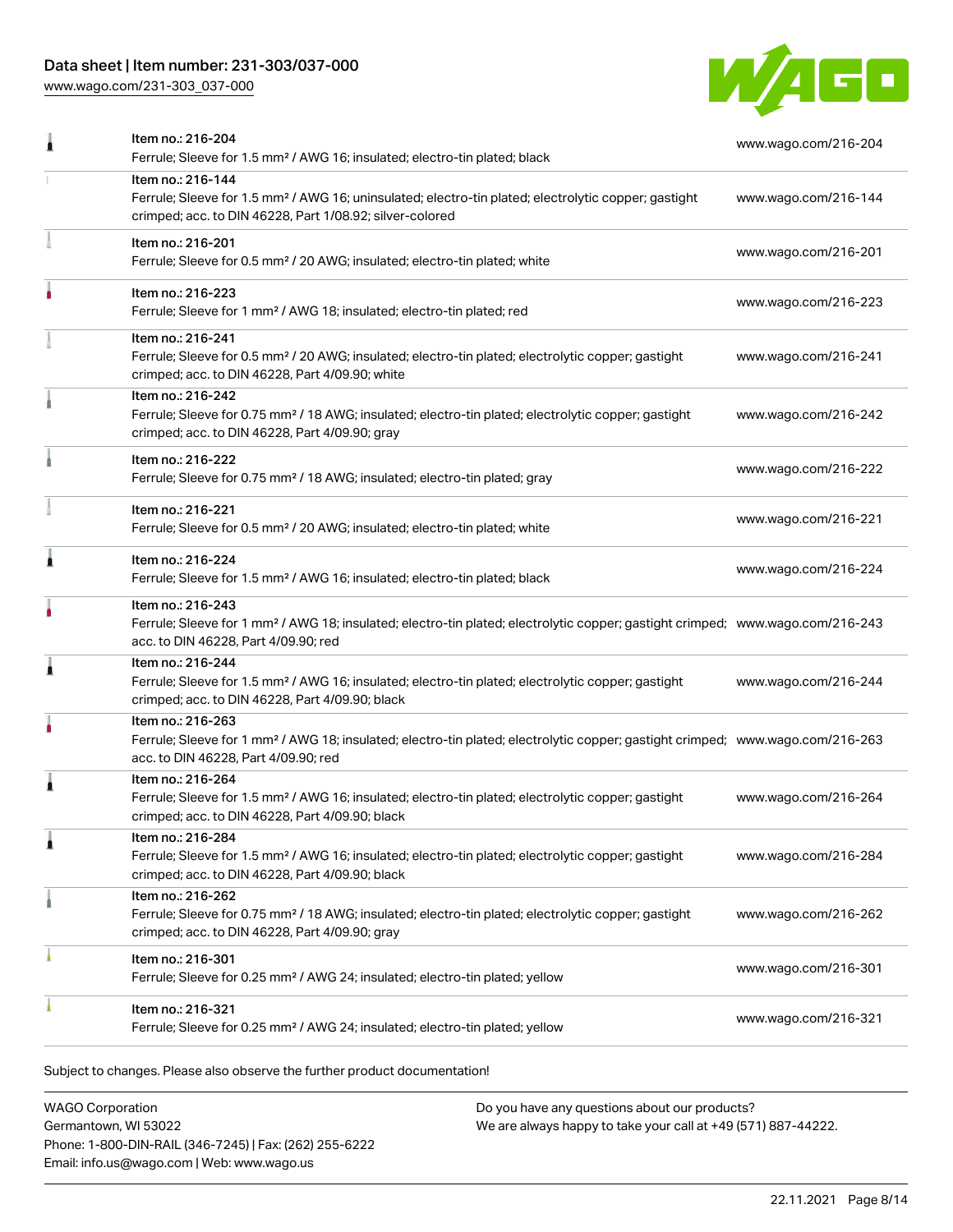## Data sheet | Item number: 231-303/037-000

[www.wago.com/231-303\\_037-000](http://www.wago.com/231-303_037-000)



|                | Item no.: 216-322<br>Ferrule; Sleeve for 0.34 mm <sup>2</sup> / 22 AWG; insulated; electro-tin plated; green           | www.wago.com/216-322 |
|----------------|------------------------------------------------------------------------------------------------------------------------|----------------------|
|                | Item no.: 216-302<br>Ferrule; Sleeve for 0.34 mm <sup>2</sup> / 22 AWG; insulated; electro-tin plated; light turquoise | www.wago.com/216-302 |
| Tools          |                                                                                                                        |                      |
| Operating tool |                                                                                                                        |                      |
|                | Item no.: 209-130<br>Operating tool; suitable for 264, 280 and 281 Series; 1-way; of insulating material; white        | www.wago.com/209-130 |
|                | Item no.: 209-132<br>Operating tool; for connecting comb-style jumper bar; 2-way; of insulating material               | www.wago.com/209-132 |
|                | Item no.: 231-159<br>Operating tool; natural                                                                           | www.wago.com/231-159 |
|                | Item no.: 231-231<br>Combination operating tool; red                                                                   | www.wago.com/231-231 |
|                | Item no.: 231-131<br>Operating tool; made of insulating material; 1-way; loose; white                                  | www.wago.com/231-131 |
|                | Item no.: 231-291<br>Operating tool; made of insulating material; 1-way; loose; red                                    | www.wago.com/231-291 |
|                | Item no.: 280-432<br>Operating tool; made of insulating material; 2-way; white                                         | www.wago.com/280-432 |
|                | Item no.: 280-434<br>Operating tool; made of insulating material; 4-way                                                | www.wago.com/280-434 |
|                | Item no.: 280-437<br>Operating tool; made of insulating material; 7-way                                                | www.wago.com/280-437 |
|                | Item no.: 280-440<br>Operating tool; made of insulating material; 10-way                                               | www.wago.com/280-440 |
|                | Item no.: 280-435<br>Operating tool; made of insulating material; 5-way; gray                                          | www.wago.com/280-435 |
|                | Item no.: 280-436<br>Operating tool; made of insulating material; 6-way                                                | www.wago.com/280-436 |
|                | Item no.: 280-438<br>Operating tool; made of insulating material; 8-way                                                | www.wago.com/280-438 |
|                | Item no.: 280-433<br>Operating tool; made of insulating material; 3-way                                                | www.wago.com/280-433 |
| Jumpers        |                                                                                                                        |                      |
|                | Subject to changes. Please also observe the further product documentation!                                             |                      |

WAGO Corporation Germantown, WI 53022 Phone: 1-800-DIN-RAIL (346-7245) | Fax: (262) 255-6222 Email: info.us@wago.com | Web: www.wago.us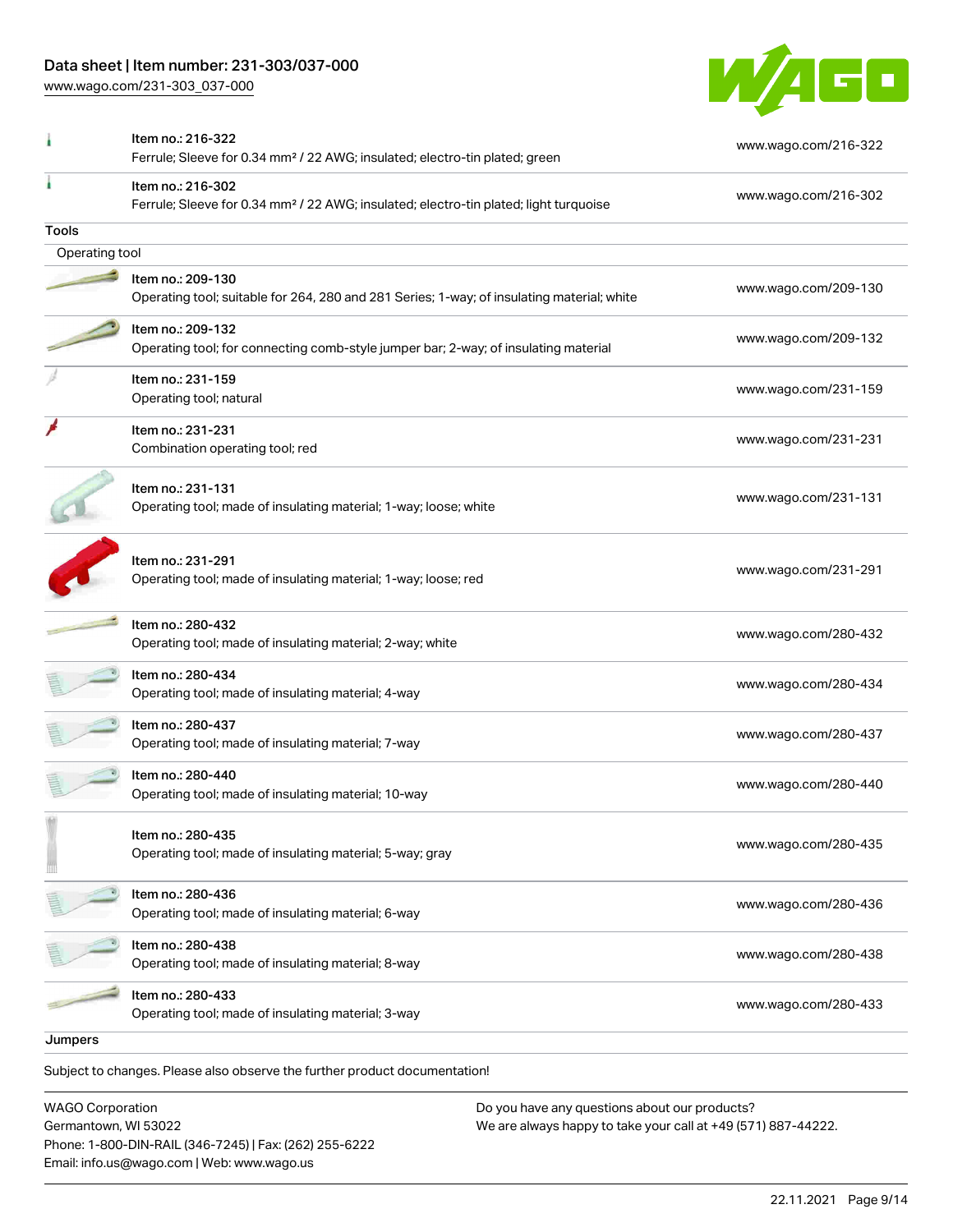## Data sheet | Item number: 231-303/037-000

[www.wago.com/231-303\\_037-000](http://www.wago.com/231-303_037-000)



| Jumper                |                                                                            |                      |
|-----------------------|----------------------------------------------------------------------------|----------------------|
|                       | Item no.: 231-905                                                          | www.wago.com/231-905 |
|                       | Jumper; for conductor entry; 5-way; insulated; gray                        |                      |
|                       | Item no.: 231-903                                                          |                      |
|                       | Jumper; for conductor entry; 3-way; insulated; gray                        | www.wago.com/231-903 |
|                       | Item no.: 231-907                                                          |                      |
|                       | Jumper; for conductor entry; 7-way; insulated; gray                        | www.wago.com/231-907 |
|                       | Item no.: 231-910                                                          | www.wago.com/231-910 |
|                       | Jumper; for conductor entry; 10-way; insulated; gray                       |                      |
|                       | Item no.: 231-902                                                          |                      |
|                       | Jumper; for conductor entry; 2-way; insulated; gray                        | www.wago.com/231-902 |
| Cover                 |                                                                            |                      |
| Cover                 |                                                                            |                      |
|                       | Item no.: 231-669                                                          |                      |
|                       | Lockout caps; for covering unused clamping units; orange                   | www.wago.com/231-669 |
| <b>Strain relief</b>  |                                                                            |                      |
| Strain relief housing |                                                                            |                      |
|                       | Item no.: 232-633                                                          |                      |
|                       | Strain relief housing; orange                                              | www.wago.com/232-633 |
| Insulations stops     |                                                                            |                      |
| Insulation stop       |                                                                            |                      |
|                       |                                                                            |                      |
|                       | Item no.: 231-672                                                          |                      |
|                       | Insulation stop; 0.75 - 1 mm <sup>2</sup> ; dark gray                      | www.wago.com/231-672 |
|                       |                                                                            |                      |
|                       |                                                                            |                      |
|                       | Item no.: 231-670                                                          | www.wago.com/231-670 |
|                       | Insulation stop; 0.08-0.2 mm <sup>2</sup> / 0.2 mm <sup>2</sup> "s"; white |                      |
|                       |                                                                            |                      |
|                       | Item no.: 231-671                                                          | www.wago.com/231-671 |
| LEEEE                 | Insulation stop; 0.25 - 0.5 mm <sup>2</sup> ; light gray                   |                      |
| Marking accessories   |                                                                            |                      |
| Marking strip         |                                                                            |                      |
|                       | Item no.: 210-331/508-103                                                  | www.wago.com/210-331 |
|                       |                                                                            |                      |

#### Item no.: 210-331/508-104

Subject to changes. Please also observe the further product documentation!

WAGO Corporation Germantown, WI 53022 Phone: 1-800-DIN-RAIL (346-7245) | Fax: (262) 255-6222 Email: info.us@wago.com | Web: www.wago.us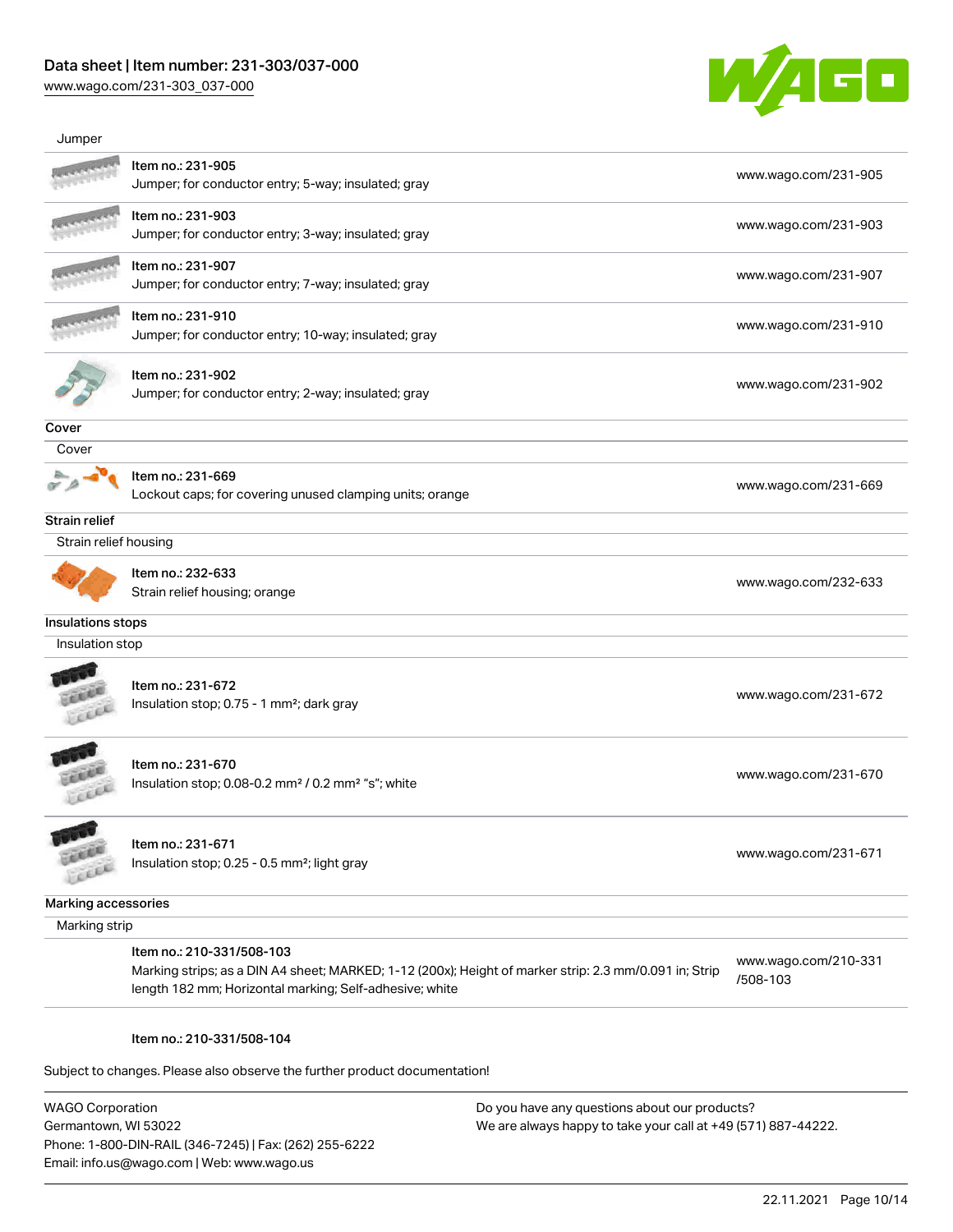

| Marking strips; as a DIN A4 sheet; MARKED; 13-24 (200x); Height of marker strip: 2.3 mm/0.091 in; Strip |           |
|---------------------------------------------------------------------------------------------------------|-----------|
| length 182 mm; Horizontal marking; Self-adhesive; white                                                 | <b>WW</b> |

w.wago.com/210-331 [/508-104](http://www.wago.com/210-331/508-104)

| Item no.: 210-332/508-202<br>Marking strips; as a DIN A4 sheet; MARKED; 1-16 (160x); Height of marker strip: 3 mm; Strip length 182<br>mm; Horizontal marking; Self-adhesive; white  |            | /508-202                         | www.wago.com/210-332 |
|--------------------------------------------------------------------------------------------------------------------------------------------------------------------------------------|------------|----------------------------------|----------------------|
| Item no.: 210-332/508-204<br>Marking strips; as a DIN A4 sheet; MARKED; 17-32 (160x); Height of marker strip: 3 mm; Strip length<br>182 mm; Horizontal marking; Self-adhesive; white |            | /508-204                         | www.wago.com/210-332 |
| Item no.: 210-332/508-206<br>Marking strips; as a DIN A4 sheet; MARKED; 33-48 (160x); Height of marker strip: 3 mm; Strip length<br>182 mm; Horizontal marking; Self-adhesive; white |            | /508-206                         | www.wago.com/210-332 |
| Item no.: 210-332/508-205<br>Marking strips; as a DIN A4 sheet; MARKED; 1-32 (80x); Height of marker strip: 3 mm; Strip length 182<br>mm; Horizontal marking; Self-adhesive; white   |            | www.wago.com/210-332<br>/508-205 |                      |
| <b>Downloads</b>                                                                                                                                                                     |            |                                  |                      |
| Documentation                                                                                                                                                                        |            |                                  |                      |
| <b>Additional Information</b><br><b>Technical explanations</b>                                                                                                                       | 2019 Apr 3 | pdf<br>2.0 MB                    | Download             |
| <b>CAD files</b>                                                                                                                                                                     |            |                                  |                      |
| CAD data                                                                                                                                                                             |            |                                  |                      |
| 2D/3D Models 231-303/037-000                                                                                                                                                         |            | URL                              | Download             |
| <b>CAE</b> data                                                                                                                                                                      |            |                                  |                      |
| EPLAN Data Portal 231-303/037-000                                                                                                                                                    |            | <b>URL</b>                       | Download             |
| ZUKEN Portal 231-303/037-000                                                                                                                                                         |            | URL                              | Download             |
| EPLAN Data Portal 231-303/037-000                                                                                                                                                    |            | <b>URL</b>                       | Download             |
| <b>Environmental Product Compliance</b>                                                                                                                                              |            |                                  |                      |
| <b>Compliance Search</b>                                                                                                                                                             |            |                                  |                      |
| Environmental Product Compliance 231-303/037-000                                                                                                                                     |            | URL                              | Download             |
| Subject to changes. Please also observe the further product documentation!                                                                                                           |            |                                  |                      |

| <b>WAGO Corporation</b>                                |
|--------------------------------------------------------|
| Germantown, WI 53022                                   |
| Phone: 1-800-DIN-RAIL (346-7245)   Fax: (262) 255-6222 |
| Email: info.us@wago.com   Web: www.wago.us             |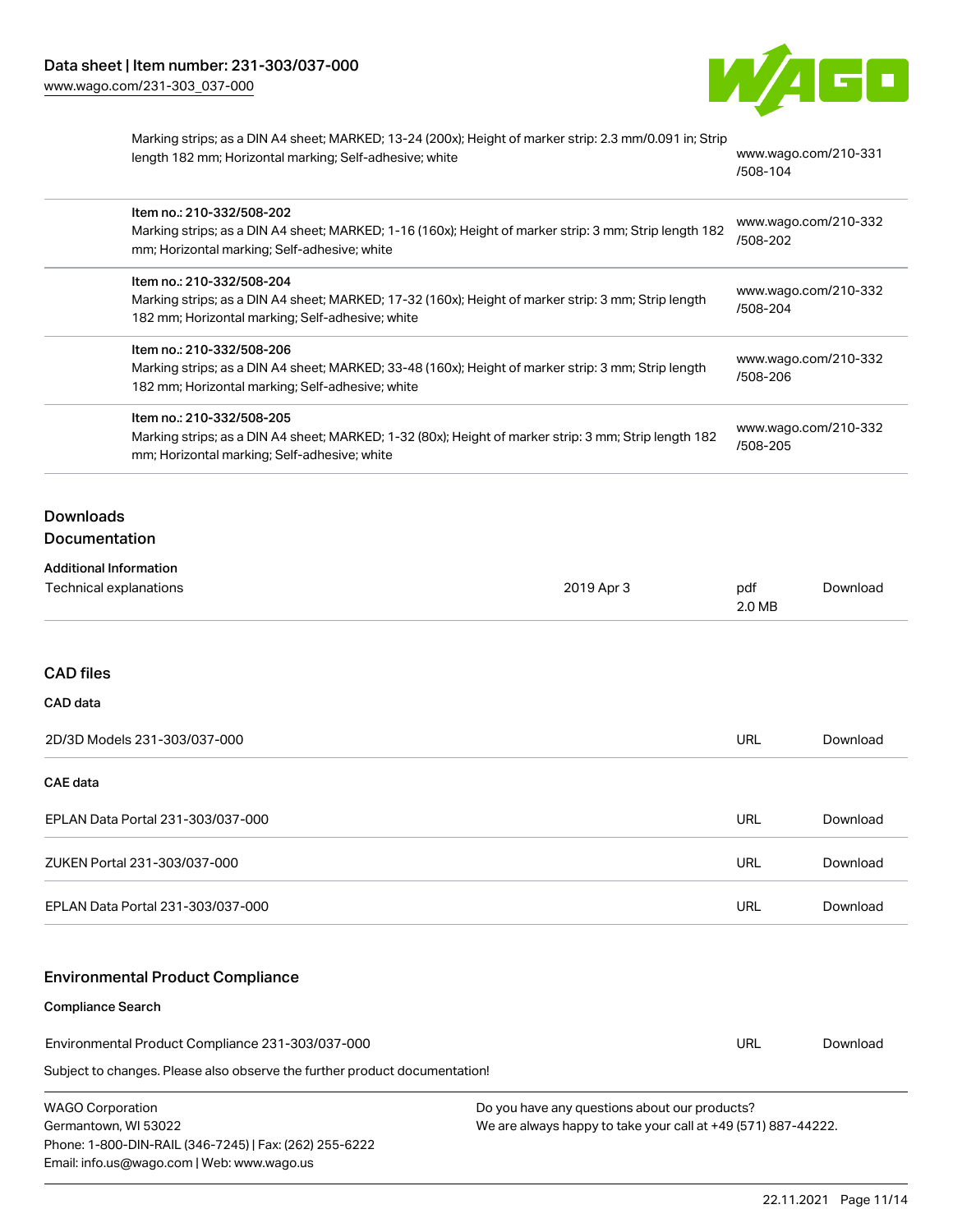

1-conductor female connector; CAGE CLAMP®; 2.5 mm²; Pin spacing 5.08 mm; 3 pole; Lateral locking levers; 2,50 mm²; orange

#### Installation Notes



Inserting a conductor via 3.5 mm screwdriver – CAGE CLAMP® actuation parallel to conductor entry.



Inserting a conductor via 3.5 mm screwdriver – CAGE CLAMP® actuation perpendicular to conductor entry.



Inserting a conductor into CAGE CLAMP® unit via operating lever (231-291).



Inserting a conductor via operating tool.

Subject to changes. Please also observe the further product documentation!

WAGO Corporation Germantown, WI 53022 Phone: 1-800-DIN-RAIL (346-7245) | Fax: (262) 255-6222 Email: info.us@wago.com | Web: www.wago.us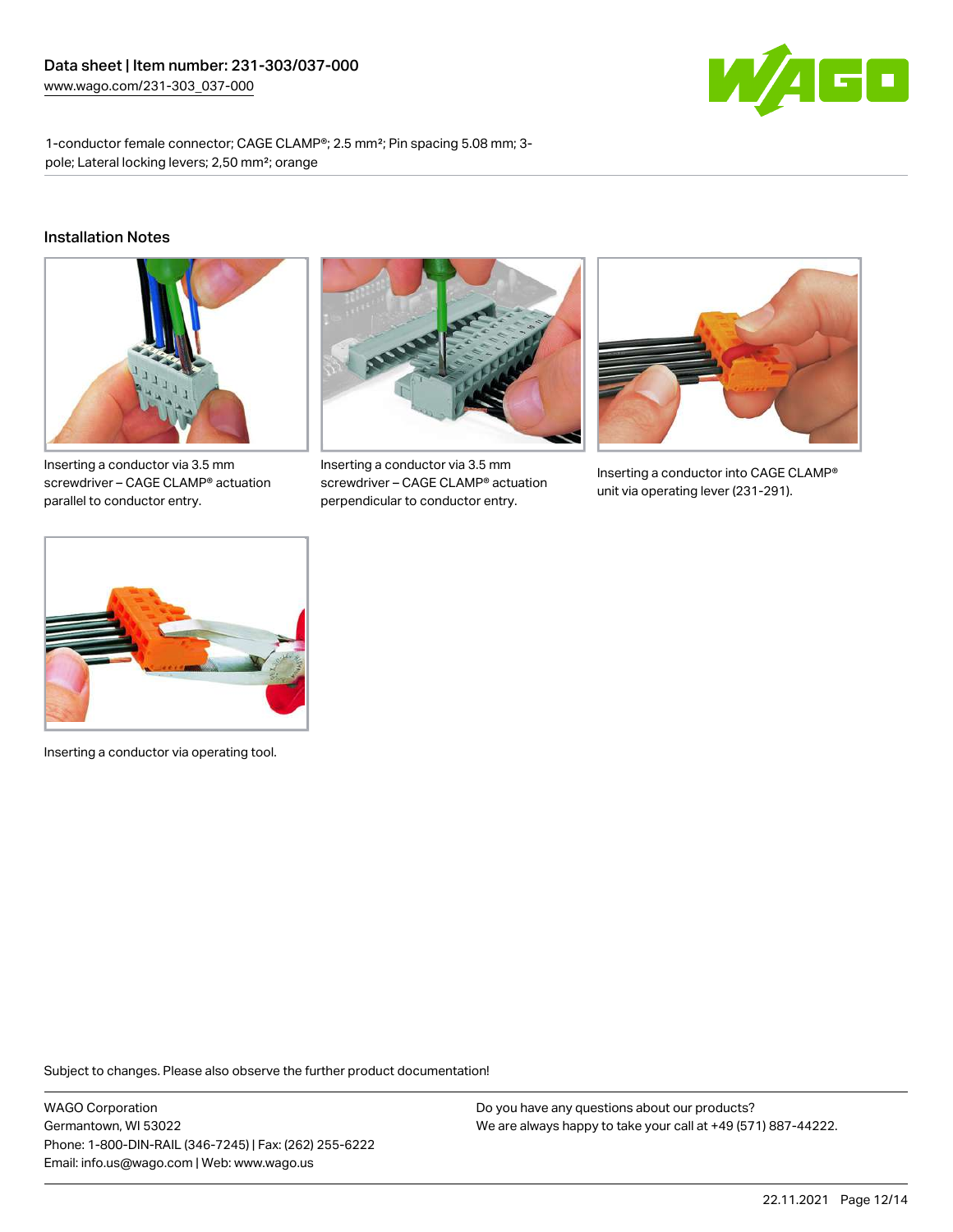



Coding a female connector by removing coding finger(s).



Testing – female connector with CAGE CLAMP®

Integrated test ports for testing perpendicular to conductor entry via 2 or 2.3 mm Ø test plug

#### Installation



Male connector with strain relief plate



Strain relief housing shown with a male connector equipped with CAGE CLAMP®

Subject to changes. Please also observe the further product documentation!

WAGO Corporation Germantown, WI 53022 Phone: 1-800-DIN-RAIL (346-7245) | Fax: (262) 255-6222 Email: info.us@wago.com | Web: www.wago.us